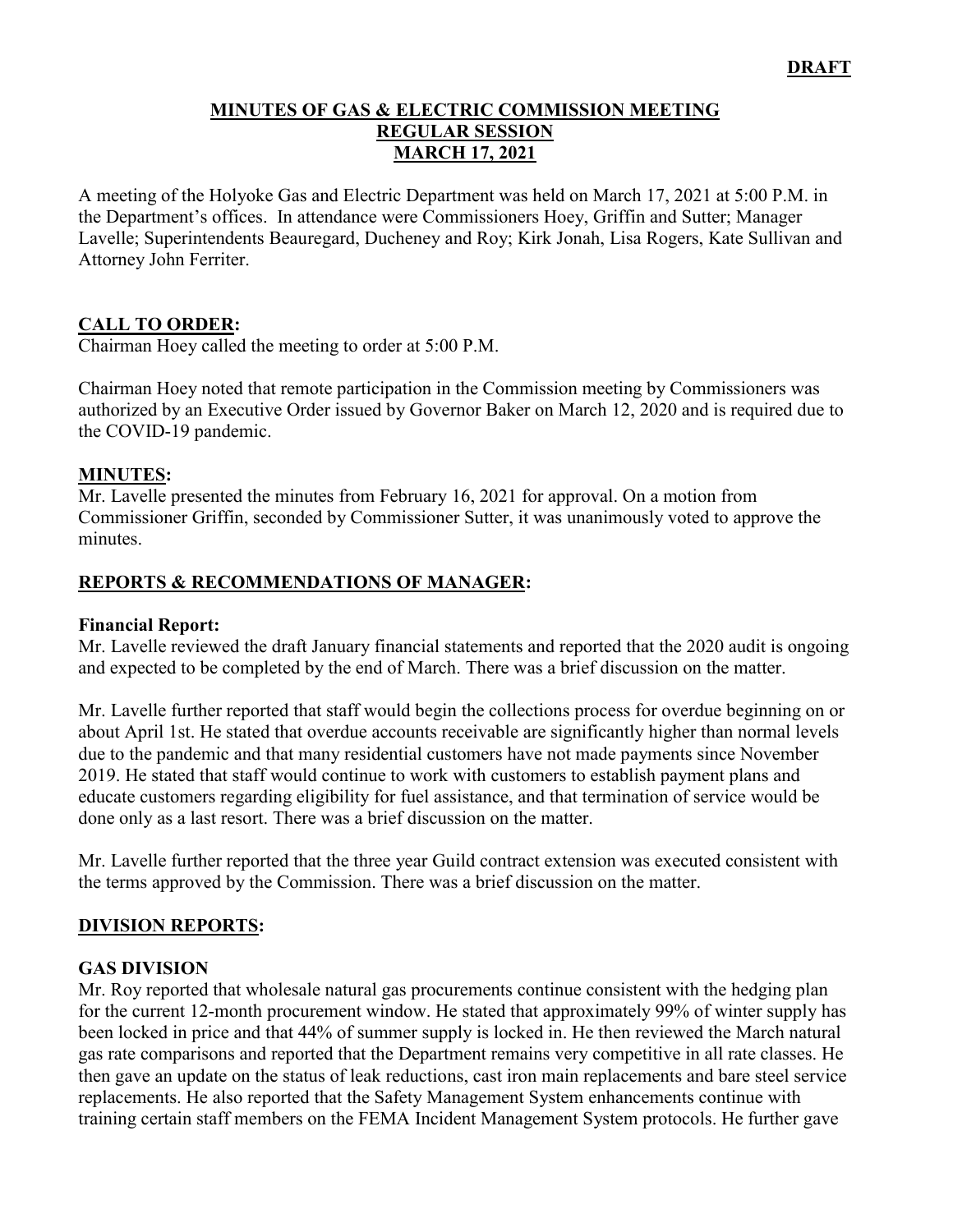an update regarding audits in progress or planned by the DPU. There was a brief discussion on the matter.

# **ELECTRIC DIVISION**

### **Power Supply:**

Mr. Beauregard reviewed the March electric rate comparisons and reported that the Department remains competitive in all rate classes. He then reviewed the March Mark-to-Market report and reported that all transactions are within policy limits. He also presented the year-end solar production report and gave an update on peak load reduction activities and an update on the Citizens and Convergent Energy Battery Storage projects. He further gave an update on the NEPOOL RNS load reconstitution issue. There was a brief discussion on the matter.

# **TRANSMISSION & DISTRIBUTION**

Mr. Beauregard reported that all non-emergency field work that requires access to a customer premise continues to be suspended until further notice due to the COVID-19 outbreak. He then gave an update on ABB Voltage Transformer (VT) concerns. He reminded the Commission that one ABB VT unit failed at the end of 2020 and that another unit failed on March 2nd. He stated that the second unit that failed recently passed a DGA assessment within the last three months. He stated that staff recently installed three Trench VT's to replace the ABB units at North Canal Substation and that the remaining 12 Trench units will be installed when they are received in late April, according to the latest delivery schedule. Mr. Beauregard further reported that he is working with Attorney Ferriter on a legal strategy with respect to the faulty equipment and related damage. There was a brief discussion on the matter.

Mr. Beauregard then reported that staff has completed three of 50 planned commitments for 2021, including: Tree clearing along the transmission right-of-way along the railroad tracks off of Bobala road; inspection of 175 padmount transformers; and inspection of 16 distribution cabinets. There was a brief discussion on the matter.

# **ELECTRIC PRODUCTION**

Mr. Ducheney reported that February generation was 11% below budget and that March hydro generation was slightly below plan through March 15th, due to low water flows. He then gave an update on the Chemical Station re-habilitation work and reported that Unit #1 is expected to be returned to service by the end of April when guide bearing repairs are completed. He further reported that the Spring canal outage has been scheduled for March 23rd through March 25th. There was a brief discussion on the matter.

# **TELECOMMUNICATIONS**

Mr. Jonah gave an update on the status of sales activity, capital projects and help desk activity. There was a brief discussion on the matter.

# **CUSTOMER SERVICE**

Ms. Rogers gave an update on receivable collection efforts and online service sign-ups. There was a brief discussion on the matter.

# **MARKETING AND COMMUNICATIONS**

Ms. Sullivan reported that staff continues to provide updates to employees regarding operational changes and required precautions to minimize risks related to the COVID-19 outbreak. She then gave an update on auto-pay registrations, MCAN information request response, and Fiber-to-the-Home communication strategy. There was a brief discussion on the matter.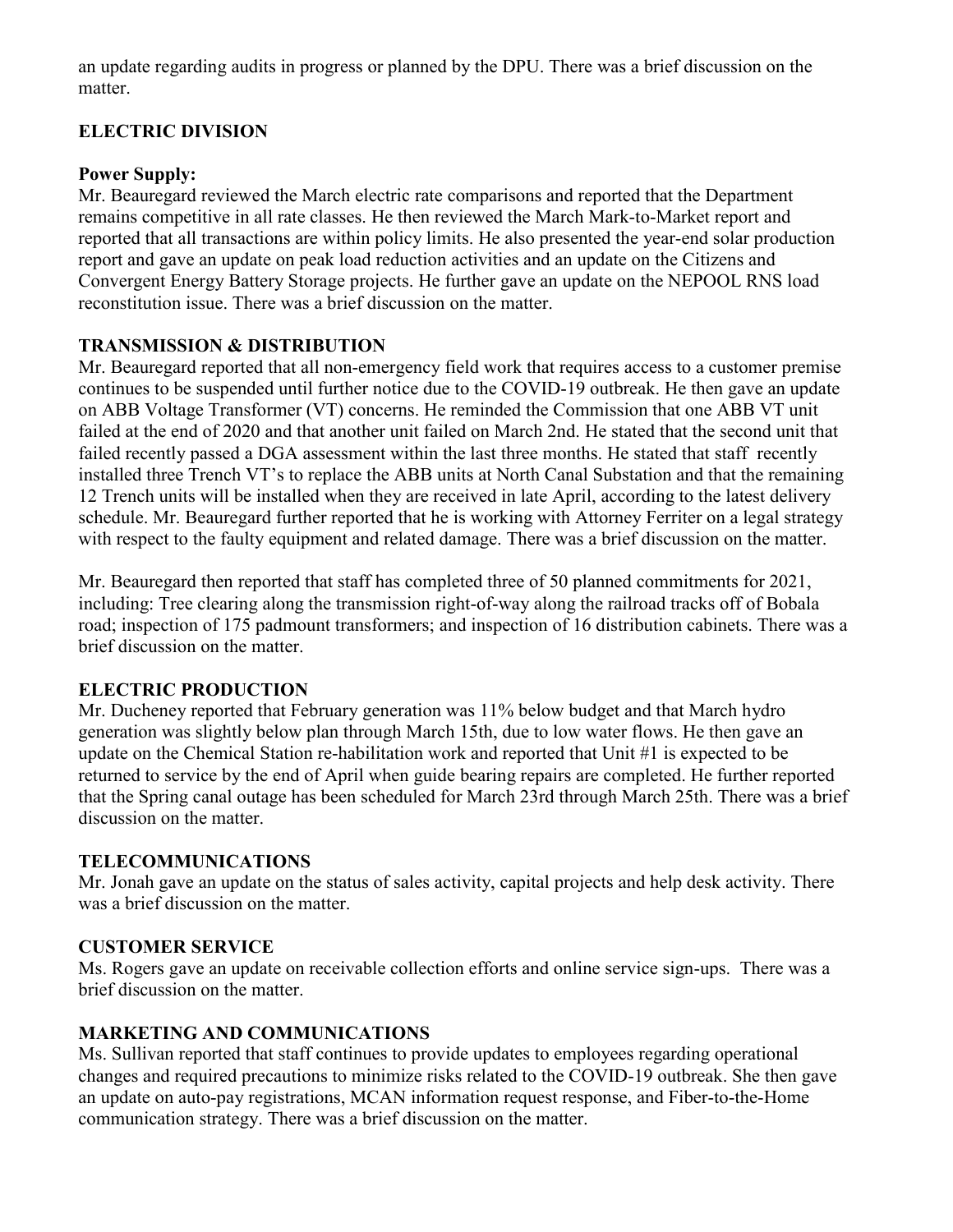### **OLD BUSINESS:** None

#### **NEW BUSINESS:**

**ELECTRIC RATE ADJUSTMENTS:** Mr. Lavelle recommended that the Commission approve adjustments to the General Service (EC), Residential (ER) and Small Industrial (SI) electric rates consistent with the recommendation in the March 10, 2021 memorandum from Sr. Energy Resources Coordinator, Jeanette Sypek. He stated that the EC rate adjustments are intended to bring the rate in line with the cost of service and to align the rate with the Agricultural Rate for Cultivation customers. He stated that the recommended adjustments would amount to an average rate increase of 1.9% for customer on that rate, adjustments ranging from 0.6% to 3.1% for 538 customers on that rate, while another 1,746 customers on that rate would see no impact from the change. He then stated that the ER adjustments were also intended to bring that rate more in line with the cost of service and that the average customer would see a 2.19% increase. He further stated that the SI rate adjustment would amount to an average increase of 1.99% for the ten customers on that rate. He also stated that the adjustments are consistent with the 2021 budget approved by the Commission. After a brief discussion and on a motion from Commissioner Griffin, seconded by Commissioner Sutter, it was unanimously voted to approve the rate adjustments per the recommendation of management.

#### **COMMERCIAL ENERGY CONSERVATION PROGRAM (CECP) MODIFICATIONS:** Mr.

Lavelle requested that the Commission approve modifications to the CECP to include four new energy efficiency measures in the program. The new measures to be added to the program include: energy audits, electric vehicle charging infrastructure, air sealing & blower door tests and duct sealing. He stated that the modifications are intended to align the CECP with electrification objectives and current policy directives at the State and Federal levels.

**NON-GUILD MERIT ADJUSTMENTS:** Mr. Lavelle recommended that the Commission approve a budget for non-guild merit adjustments per the following: 3.0% pool for merit adjustments; 1% for performance recognition and 1% for equity adjustments and promotions. He stated that this recommendation is consistent with the 2021 budget approved by the Commission and consistent with the recommendations of the Department's wage consultant. There was a brief discussion on the request. On a motion from Commissioner Griffin, seconded by Commissioner Sutter, it was unanimously voted to approve the request per the recommendation of management.

### **BID AUTHORIZATIONS:**

**ENGINEERING SERVICES -2021 DEFORMATION MONITORING:** Mr. Lavelle requested authorization to solicit bids for Engineering Services required to complete a Deformation Monitoring study per the FERC requirements for Project 2004. He stated that the scope of the study includes the Main Dam and appurtenant structures, the South Hadley Canal Gatehouse, four Canal Overflow Structures and Boatlock Station. He stated that the study is required every five years as a condition of the federal license. Chairman Hoey asked if a similar request was recently submitted to the Commission in the form of a Purchase Approval, and Mr. Lavelle stated that he did not think a similar approval request was recently sent, but that he would check. After a brief discussion and on a motion from Commissioner Griffin, seconded by Commissioner Sutter, it was unanimously voted to authorize the bid per the recommendation of management.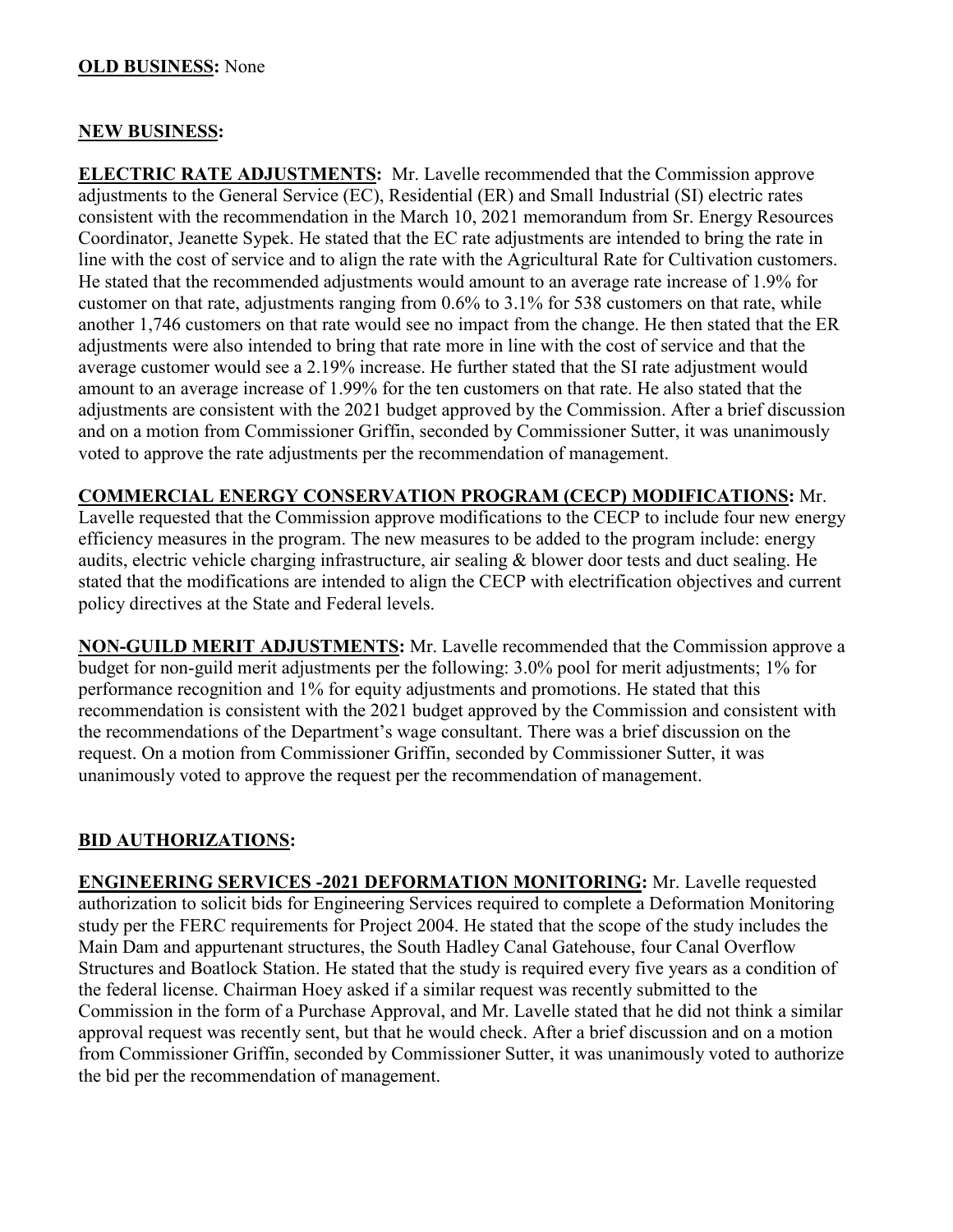**REAL ESTATE – APPLETON STREET:** Mr. Lavelle requested authorization to solicit bids for the sale of land for the 0.52 acre parcel located on Appleton Street, between 5 Appleton Street and 6 Appleton Street. He stated that the parcel was acquired with the HWP asset acquisition in 2001 and is not required for utility purpose. After a brief discussion and on a motion from Commissioner Griffin, seconded by Commissioner Sutter, it was unanimously voted to authorize the bid per the recommendation of management.

**91 WALNUT ST UPPER ROOF REPLACEMENT:** Mr. Lavelle requested authorization to solicit bids to replace the upper roof at 91 Walnut Street. He stated that the roof has been patched several times and is beyond repair. After a brief discussion and on a motion from Commissioner Griffin, seconded by Commissioner Sutter, it was unanimously voted to authorize the bid per the recommendation of management.

# **BIDS RECEIVED:**

**PURCHASE OF PLASTIC NATURAL GAS PIPE:** Mr. Lavelle recommended that the Commission award the contract for Plastic Pipe to Performance Pipe, the lowest qualified bidder meeting requirements for the solicitation. After a brief discussion and on a motion from Commissioner Griffin, seconded by Commissioner Sutter, it was unanimously voted to award the contract per the recommendation of management

**ELECTRIC PREVENTIVE MAINTENANCE TESTING SERVICES:** Mr. Lavelle recommended that the Commission award the contracts for the Electric Preventive Maintenance Testing Services, including Pole Inspections, Stray Voltage Testing, and Manhole Inspections, to Osmose Utility Services, Inc. the low bidder meeting all requirements, and to award a secondary contract for Padmount Transformer inspection, Transformer Testing, and Manhole inspections to USNE, the next lowest bidder meeting all requirements for those items. After a brief discussion and on a motion from Commissioner Griffin, seconded by Commissioner Sutter, it was unanimously voted to award the contracts per the recommendation of management.

**2021 UPSTREAM FISH & EEL PASSAGE ACTIVITIES:** Mr. Lavelle recommended that the Commission authorize the expenditure of up to \$172,728 for activities required to comply with the FERC Project 2004 license requirements related to Upstream Fish & Eel passage monitoring and reporting. He stated that the activities include data collection services (HCC, \$22,200), Biological Oversight and reporting (Normandeau Associates, \$135,528), Shortnose Sturgeon tagging and monitoring (Kleinschmidt Associates, \$10,000), and Public Outreach (Resource Connection, \$5,000). After a brief discussion and on a motion from Commissioner Griffin, seconded by Commissioner Sutter, it was unanimously voted to authorize the expenditure per the recommendation of management.

# **COMBUSTIBLE GAS DETECTION EQUIPMENT – MUELLER ROAD LNG PLANT:** Mr.

Lavelle recommended that the Commission authorize the expenditure of up to \$32,257 to replace existing combustible gas detection equipment, which is at the end of its useful life, at the LNG station at Mueller Road. He stated that the expenditure is the second of two phases of the project to upgrade the gas detection equipment in order to be in full compliance with state and federal regulations. After a brief discussion and on a motion from Commissioner Griffin, seconded by Commissioner Sutter, it was unanimously voted to authorize the expenditure per the recommendation of management.